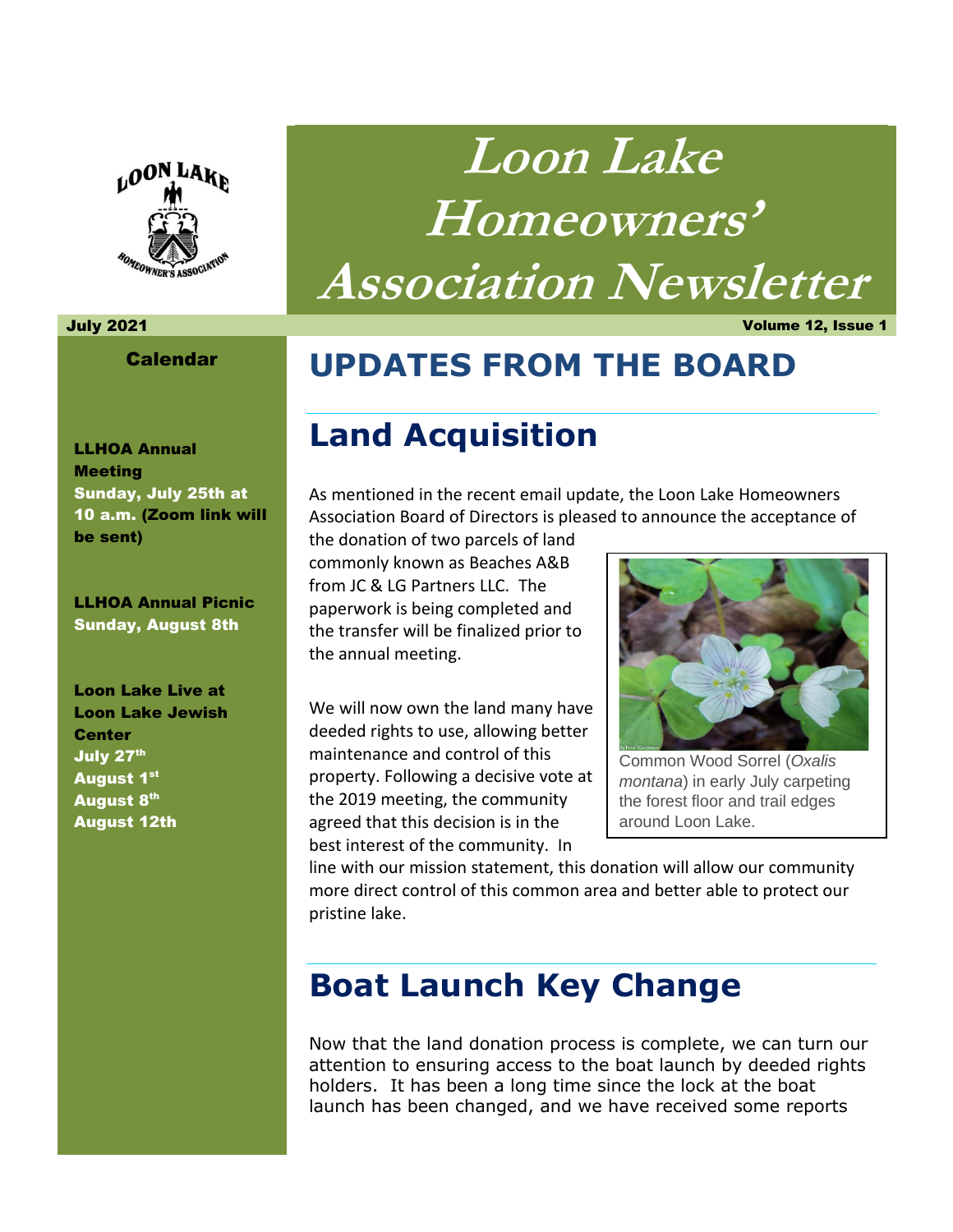

**Loon Lake Homeowners Association PO Box 219, Vermontville, NY 12989** 

**Email: [president@loonlakehoa.org](mailto:president@loonlakehoa.org)**

#### **BOARD OF DIRECTORS**

**Patty Cogswell [president@loonlakehoa.org](mailto:president@loonlakehoa.org)**

**Craig Johnstone [vicepresident@loonlakehoa.org](mailto:vicepresident@loonlakehoa.org)**

**Jane Carroll [treasurer@loonlakehoa.org](mailto:treasurer@loonlakehoa.org)**

**Brenda Gewurz [secretary@loonlakehoa.org](mailto:secretary@loonlakehoa.org)**

**Zev Hershtal, Technical** 

**Stuart Lucks, Environmental**

**Judy Cox, Beach**

**Carleen Madigan, Communication/Outreach**

**Murray Vasilevsky, Picnic**

**David Wechsler, Legal**

**Tom Bartiss, TBD** 

**Jeff Pearson, TBD**

**Loon Lake HOA Website: [http://loonlakehoa.org](http://loonlakehoa.org/)**

**Website Contact: Webmaster@loonlakehoa.org**

**Newsletter Editor: [newsletter@loonlakehoa.org](mailto:newsletter@loonlakehoa.org)**

### **Boat Launch Key Change** *(continued)*

of boaters without deeded rights using the boat launch. So, the



a log near Loon Lake shoreline early this July.

time has come to change the lock and distribute new keys to deeded rights holders only.

A local locksmith has made keys for us that cannot be copied, and is ready to re-key the lock. Keys will be distributed free of charge to anyone who turns in their old key and can show that they have deeded rights to the lake. People without keys will be charged \$25.

In order to ensure the process goes smoothly and no one is stranded trying to get their boat off the lake, we need get everyone a key before we actually change the lock. We will have two distribution dates -- one in the fall, and one in the spring/summer of next year. To make this work, we need volunteers! If you are interested in helping to distribute keys, please email Carleen (carleen madigan@hotmail.com). We will announce the lock change date once we have enough volunteers to help with distribution.

## **Board Position Openings**

**Six Board positions will be opening up at the Annual Meeting so if you feel strongly about the issues that impact members of the LLHOA, now is your chance to have a voting role.** We thank current and past Board members for their service and encourage anyone interested in running, either for the first time or for reelection, to express your interest

by submitting a brief bio to [president@loonlakehoa.org](mailto:president@loonlakehoa.org) no later than July 18<sup>th</sup> (extended).

The Board of the LLHOA is comprised of members who provide their services on a volunteer basis in an effort to further the mission of the organization (mission statement on page 5). Board members serve a three year term that the full membership is asked to vote on,



Pink Lady's Slippers (*Cyprepedium acaule*) from early June in Loon Lake

either in person or by proxy, by the annual meeting. woods.<br>Woods

The board will be meeting the week of July 12th to prepare for the annual HOA meeting and our next board meeting will be in late August to welcome new members and elect officers.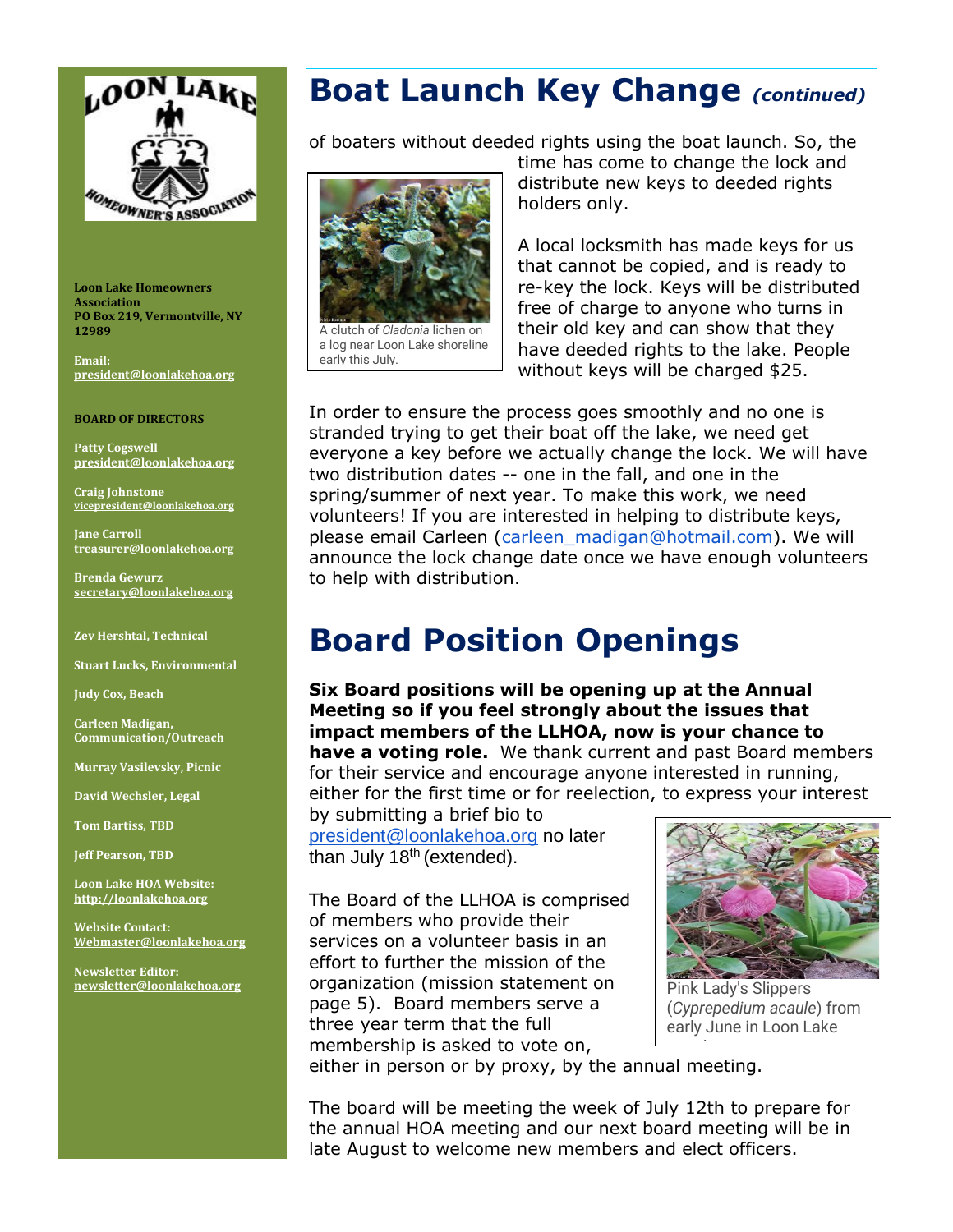

**Newsletter** July 2021 Volume 12, Issue 1

# **Water Quality**

Water quality monitoring is coordinated through two separate contracts. We work with Adirondack Research LLC to review

possible presence of invasive species. This will be the second summer we work with this agency to conduct surface monitoring. We are fortunate that there are no signs of a problem as of the time the 2020 report was written. The 2021 survey will be conducted within the next two weeks.

For testing overall water quality, the HOA has worked for many years with the Paul Smiths Adirondack Lake Assessment Program (ALAP). Sampling is done 3 times per summer both in the north and south parts of the lake (by our own Stuart Lux). Testing is done for



Sheep Laurel (*Kalmia angustifolia*) blooming in early July on a hillside overlooking Loon Lake.

water clarity, acidity, phosphorus, chloride, and other indicators. Our lake has been involved with this program for many years, and trends for quality are mostly positive over time. It's easy to find a copy by logging into the program website @ [www.adkwatershed.org/reports](http://www.adkwatershed.org/reports) .

If you are interested in helping with the ALAP sample collections, please email Stuart @ [goodlux2@gmail.com](mailto:goodlux2@gmail.com)

# **IN OTHER NEWS**

## **Beautification**

#### **Lending Library**

A huge thank you to Tom Barnard for building and placing the official Loon Lake Lending Library next to the mailbox kiosk and to Linda Zintl and Barb Dayton for starting this exchange of books a few years ago.

#### **Litter Pick-Up**

A heartfelt thank you to everyone who makes an effort to pick up litter as they are walking around our beautiful community. You help keep it that way!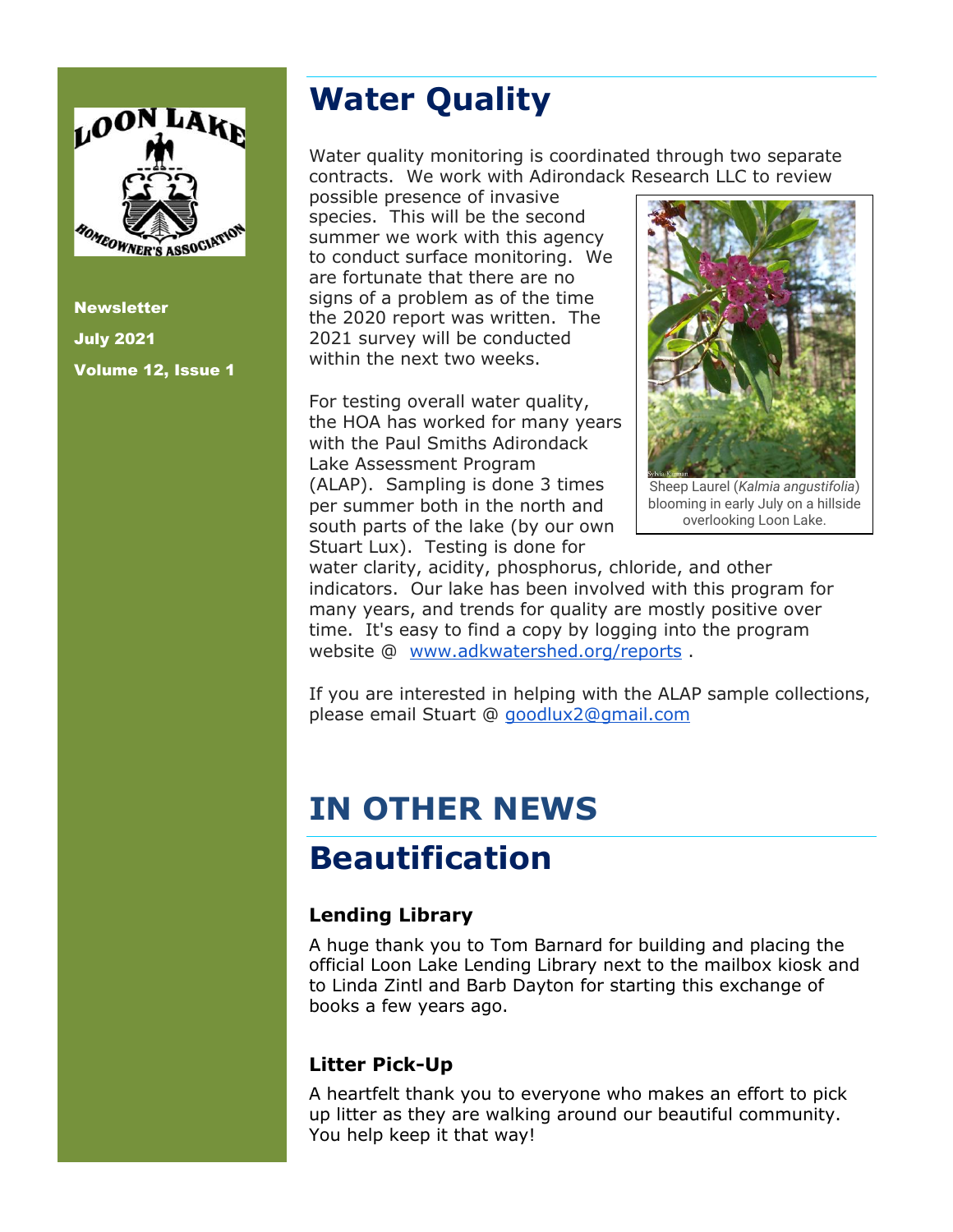

**Newsletter** July 2021 Volume 12, Issue 1

# **TO REPEAT, Volunteers Needed!**

Deed verification for boat launch key distribution, please email Carleen [\(carleen\\_madigan@hotmail.com\)](mailto:carleen_madigan@hotmail.com)

Water quality sample collections, please email Stuart @ [goodlux2@gmail.com](mailto:goodlux2@gmail.com)

## **Annual LLHOA Picnic**

#### **When & Where: Noon on Sunday, August 8th at the community beach**.

Please consider bringing a dish to share that can either be served by one of our volunteers (please bring a spoon, etc. to facilitate this) or is prepackaged in individual servings to minimize handling of the food.

# **LAKE LIFE COURTESY**

### *FRIENDLY REQUESTS from Your Neighbors*

**BOAT LAUNCH DOCK** – The boat launch dock, and surrounding area, took a bit of a beating this past 4th of July weekend. In what was thought to be an unsuccessful launch attempt, the dock was hit and pushed out further into the water submerging it. Unfortunately, it was left this way and was unfit for others to use. Additionally, quite a few vehicles were parked along Blue Spruce restricting traffic flow and a considerable amount of fishing line, including hooks and lures, were found stuck in the vegetation adjacent to the dock. Linda Zintl, Barb Dayton, and Jonathon (our Lake Steward) were kind and strong enough to right the dock and the fishing line was removed. The request is that everyone show respect and take personal responsibility for any impact they have on common use areas. If it is something that is truly unable to be personally and immediately corrected, please report it to the LLHOA so that we can make a community effort to do so. Accidents happen and we've all had "one of those days".

The primary purpose of the boat launch dock is to facilitate launching and pulling boats by to deeded lake rights holders. Discouraging renters from using the boat launch dock for recreation or fishing would be greatly appreciated, as would the courtesy of clearing the area at the first sign of someone looking to launch or pull a boat. Finally, please consider alternative parking arrangements that do not infringe on private property or traffic flow along Blue Spruce when using the boat launch area.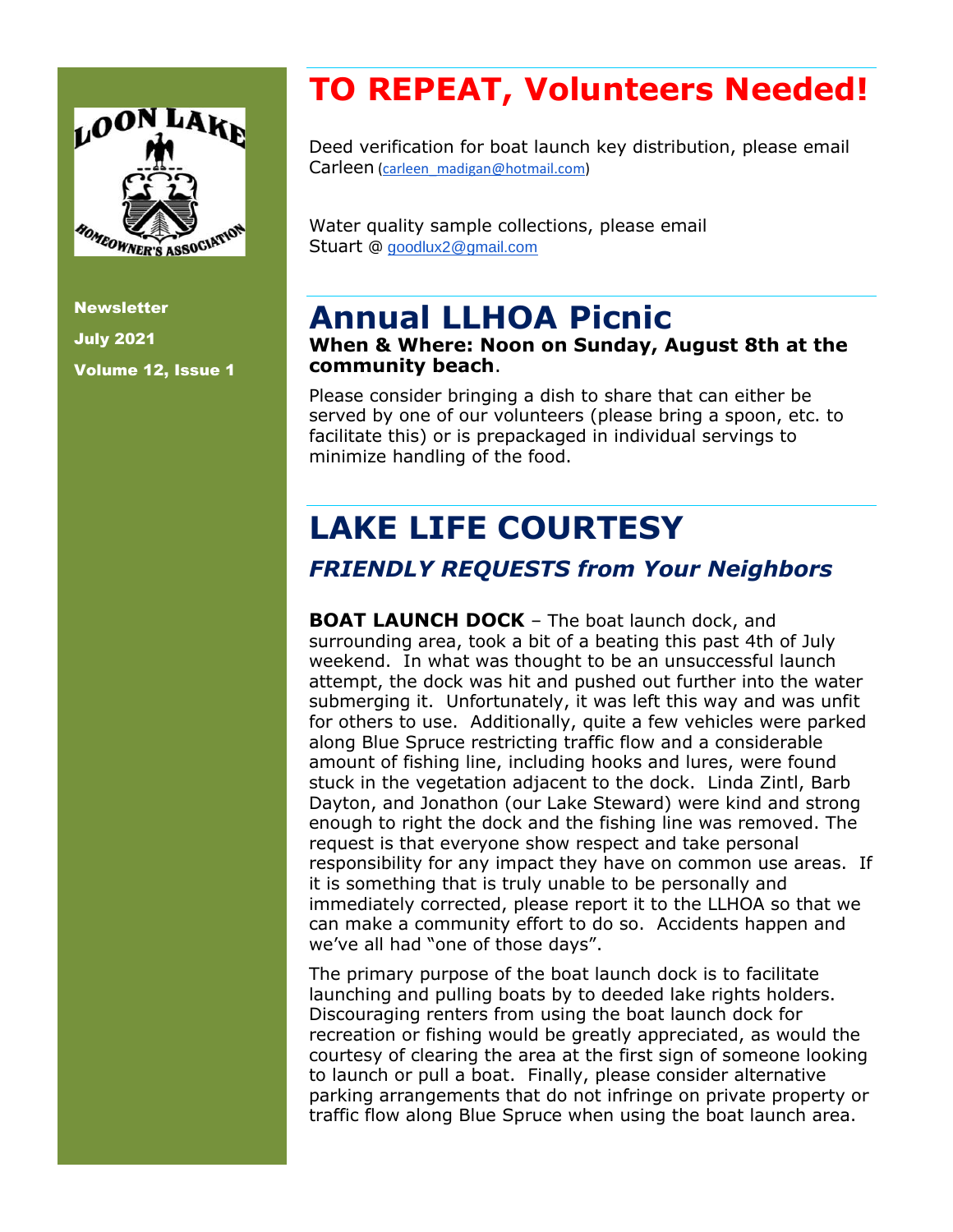

**Newsletter** July 2021 Volume 12, Issue 1

## **LAKE LIFE COURTESY** *(continued)*

**FREE STUFF** - It's wonderful how people in our community consider offering things they no longer want or need up for free before simply tossing them in the trash. In fact, it seems quite a bit gets repurposed! However, if you are placing items out, please do so on your own property and consider getting rid of them if they don't go within a week or so.

**BOARD MEMBERS ARE VOLUNTEERS** - Please remember this when communicating with the Board and extend them the same professional courtesy you yourself would expect.

# **ABOUT LLHOA**

## Mission Statement

The Loon Lake Homeowners Association is now a 501(c)3, not for profit, organization and our mission is as follows.

"The LLHOA shall act to serve and inform the community around Loon Lake to encourage practices that protect the quality of the lake's natural ecosystem, and promote a sense of community for its members. The LLHOA shall be set with the agreement of appropriate property owners to maintain areas of common access around the lake as specified in property deeds. The HOA may consider requests by members to represent the community's interests to appropriate governing agencies."

## Communication

The renewed intention of this newsletter is to provide consistent communication to membership on issues effecting both seasonal and full-time residents. *A big thank you to Sylvia Karman for her recent efforts to keep the newsletter alive, as did Vince Pagano before her. Sylvia has extended her commitment to providing beautiful photographs of the natural beauty we are fortunate to find ourselves surrounded by as Loon Lakers.* Our goal is to provide quarterly updates, expanded to monthly for the busiest months of June, July, and August. Please send any content suggestions, constructive feedback, or respectfully worded courtesy requests to [llhoanewsletter@gmail.com](mailto:llhoanewsletter@gmail.com)